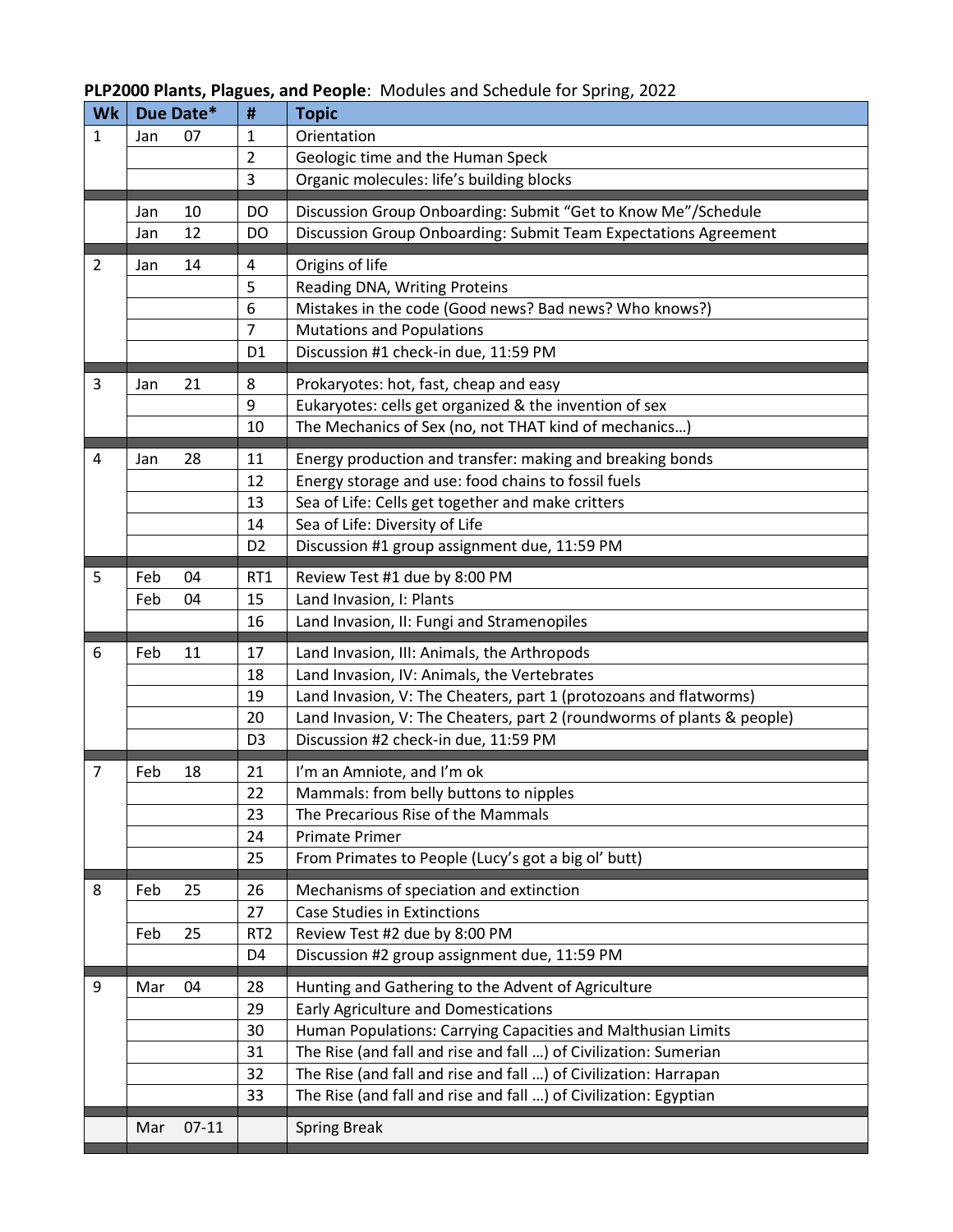| 10 | Mar | 18 | 34             | Meanwhile, on other parts of the planet Asia              |
|----|-----|----|----------------|-----------------------------------------------------------|
|    |     |    | 35             | Peopling and Civilizations of the Americas                |
|    |     |    | 36             | Back in the Fertile Crescent: from States to Empires      |
|    |     |    | 37             | <b>Greeks and Science</b>                                 |
|    |     |    | D <sub>5</sub> | Discussion #3 check-in due, 11:59 PM                      |
| 11 | Mar | 25 | 38             | Roman Rise, and Roman Science                             |
|    |     |    | 39             | The Decline and Fall of Rome: Logistics & Disease         |
|    |     |    | 40             | <b>Civilization and Human Diseases</b>                    |
|    |     |    | 41             | Density-dependent Diseases: 8 diseases that love a crowd  |
|    |     |    | 42             | Civilization and Plant Diseases: Infecting your food      |
| 12 | Apr | 01 | 43             | The Middle Ages: Shifting Climates, Shifting People       |
|    |     |    | 44             | <b>Black Death</b>                                        |
|    | Apr | 01 | RT3            | Review Test #3 due by 8:00 PM                             |
|    |     |    | D <sub>6</sub> | Discussion #3 group assignment due, 11:59 PM              |
| 13 | Apr | 08 | 45             | The Columbian Exchange I: Race for Resources              |
|    |     |    | 46             | The Columbian Exchange II: The Unintended Exchanges       |
|    |     |    | 47             | Fuel for a Renaissance: Imperialism & Slavery             |
|    |     |    | 48             | Renaissance Culture & Science                             |
|    |     |    |                |                                                           |
| 14 | Apr | 15 | 49             | Industrial Revolution I: Power and Invention              |
|    |     |    | 50             | Industrial Revolution II: Biology and Medicine            |
|    |     |    | 51             | Industrial Revolution II: Culture and Consequences        |
|    |     |    | 52             | Global Economics and Resource Conflicts in the Modern Era |
|    |     |    | 53             | <b>Green Revolution</b>                                   |
|    |     |    | D7             | Discussion #4 individual entries due, 11:59 PM            |
| 15 | Apr | 20 | 54             | Populations, Demands, and Resource Limitations            |
|    |     |    | 55             | <b>Energy Junkies</b>                                     |
|    |     |    | 56             | Tying it All Together                                     |
|    |     |    |                |                                                           |
|    | Apr | 21 | $\frac{1}{2}$  | Reading Day (No Classes, Nothing Due)                     |
|    | Apr | 25 | RT4            | Review Test #4 due by 8:00 PM                             |

\*This schedule is given to help you stay on track with completing the modules. You are welcome to move through the course at a faster pace, but you must take the module quizzes for each week by 8:00 pm on the posted deadline (Friday of every week, except for the final set), complete the review tests before 8:00 pm on the scheduled test dates, and complete your discussion entries/assignments by 11:59 p.m. on the posted deadlines (every other week). **Quizzes and tests** will remain open for two weeks beyond the posted deadline, but **late submissions will receive a point deduction of 10% per day**. (Note: the late deduction will be removed for quizzes due during drop-add week or reading day week.) Beyond the 10<sup>th</sup> day, quizzes may be completed in order to progress through the modules, but they will receive no credit. **There is no late submission window for discussion assignments**.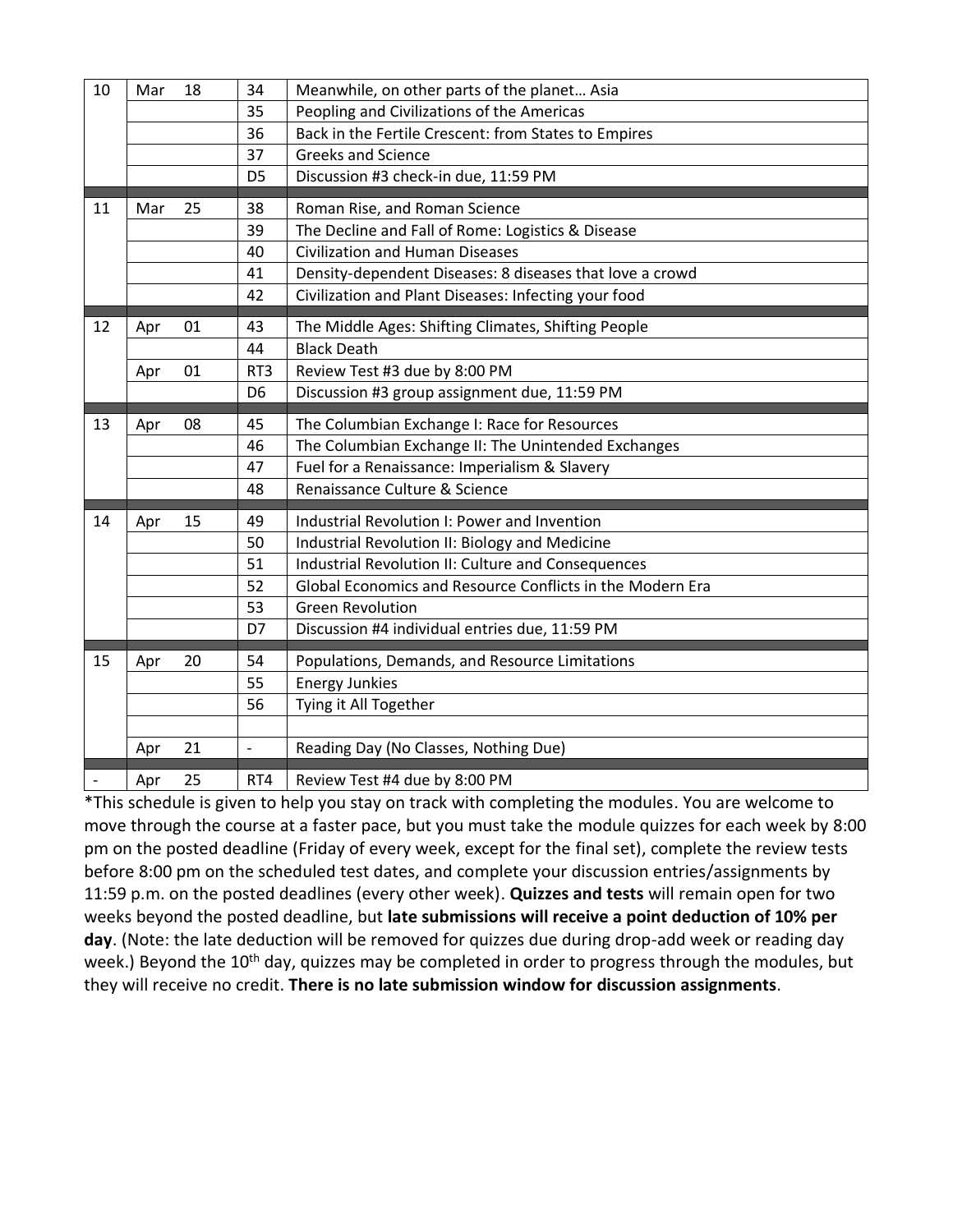#### **PLP 2000 Syllabus: Plants, Plagues, and People (Online) Spring, 2022**

**COURSE**: PLP 2000, Section 12CF, 3 credits. This course may be used to fulfill either a Biological Sciences (B) or Humanities (H) General Education Requirement.

## **e-LEARNING WEBSITE**: https://elearning.ufl.edu/ (in Canvas)

**MEETING TIMES**: This course is semi-synchronous. Deadlines are set for completion of module sets, discussion assignments, and review tests, but they may be completed in advance of the recommended schedule.

**TEXTS**: There is no required text for the online version of this course. All course readings and other content are included within the course modules.

**INSTRUCTOR**: Dr. Brantlee Spakes Richter **OFFICE**: 2519 Fifield Hall **ONLINE OFFICE HOURS**: Live-chat arranged by appointment **PHONE**: 352-273-2014 **EMAIL**: Please use the email system within Canvas

## **TEACHING ASSISTANTS**: Galvin Alonzo Ortiz & Jingya Yang **ONLINE HOURS**: Live-chat arranged by appointment **EMAIL**: Please use the email system within Canvas

# **CONTACTING THE INSTRUCTOR TEAM**:

**Questions about class materials or content:** Please use the discussion boards in Canvas for all questions about class mechanics or content. If you have a question about the class or subject material, others probably share the same question, and posting it to the discussion boards allows everyone to see the question and answer, just as if you had raised your hand in class and asked the question. If you use email to ask a general class related question, you will be asked to post your question on the appropriate board, and it will be answered there. Please do not use the discussion boards for questions about specific quiz questions on a quiz that is still open, as others may not have taken the quiz yet and would have an unfair advantage by seeing the questions ahead of time.

**Individual questions, problems, or appointments:** Please use the email function in Canvas to communicate with the instructor and TAs during the semester, rather than regular university email, except in extreme emergencies. Email and phone messages delivered on weekdays (M-F) will generally receive a reply within two business days. Messages may not be checked between 5:00 pm Friday and 8:00 am Monday; messages received over the weekend will generally receive a response on Monday. If I plan to be out of the office or otherwise unavailable, I will post an announcement on the class website.

**Questions about Grading**: This is a large class, and we work as a team to manage the various components. The course TAs do the grading on the discussion assignments. The TAs are graduate students and apprentice instructors. If you have a question or concern about your discussion post grades, please contact the TA first. If you have an issue that cannot be resolved with your TA, your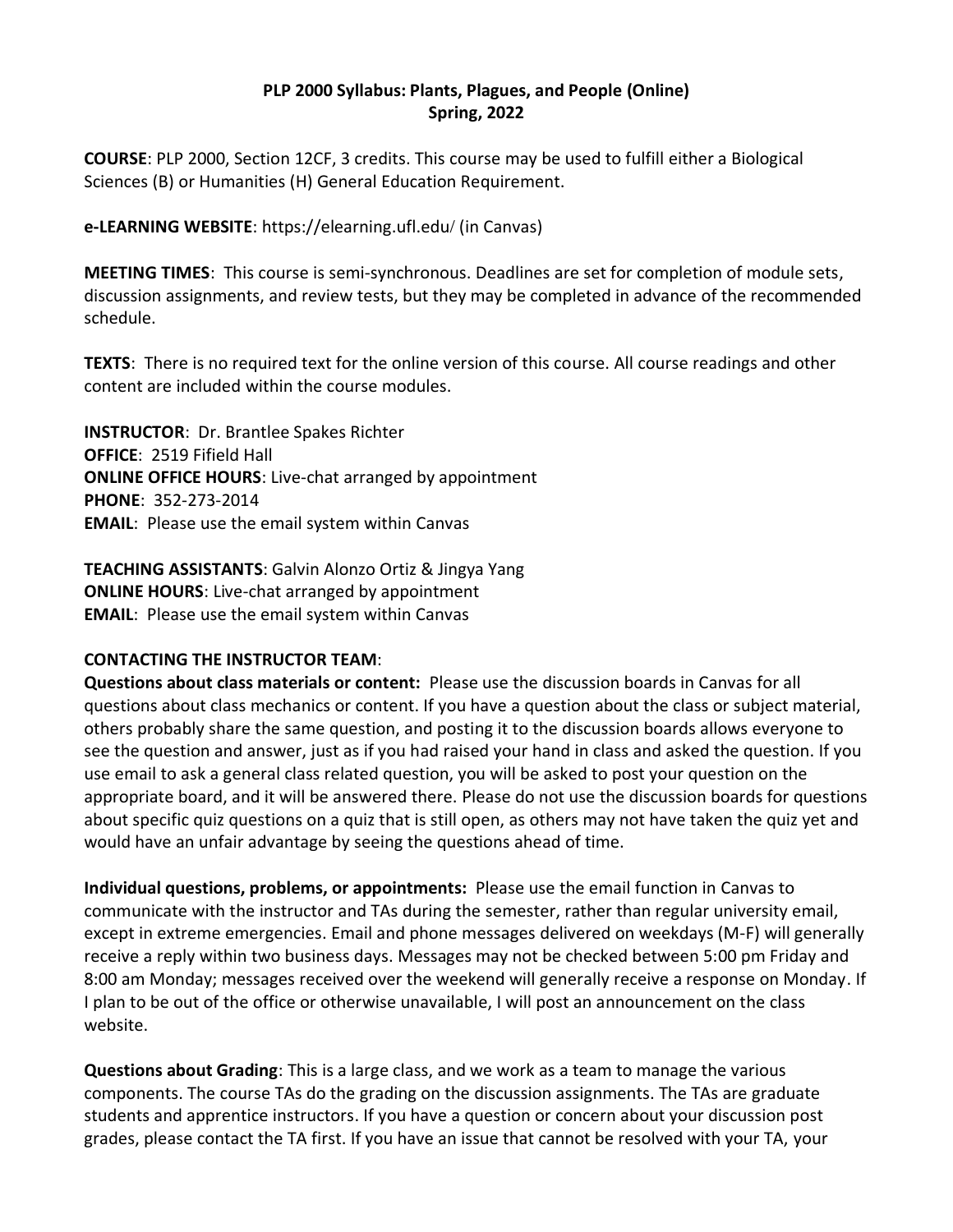course instructor will be happy to work with you both to reach a satisfactory understanding. For questions about exam grades, please contact your main instructor. For questions about course concepts, including quiz questions, both the instructors and the TAs are ready to help!

**Technical support:** If you experience difficulties with accessing components of the site, including lectures, quizzes or tests, **contact the UF help desk** immediately. If they are not able to resolve your problem, contact the instructor with your help desk ticket number and a description of the problem and steps taken to resolve it. Extensions for due dates will be granted for documented technical problems, as needed.

**COURSE DESCRIPTION**: **Plants, Plagues, and People** is a course in biohistory. We cover biology, from the nuts and bolts to the diversity of life, and we look at the ways in which organisms interact with one another, and how those interactions influence and constrain human activities. Course themes include environmental pressures, resource limitations, and diseases, and the roles that these factors play in the rise and fall of human civilizations.

**ABOUT THE ONLINE COURSE**: This is an asynchronous distance education (DE) adaptation of the "Plants, Plagues and People" course; it is offered via the University of Florida E-learning system (Canvas) at [http://elearning.ufl.edu/.](https://elearning2.courses.ufl.edu/) The class materials are delivered via a combination of video lectures and online interactive activities. The lectures and supplementary materials are organized into modules that are available online through the University of Florida E-learning system for the class. In accordance with the copyright law of the United States (Title 17, United States Code) none of the materials in the class can be "used for any purpose other than private study, scholarship, or research."

**LEARNING OBJECTIVES**: The overall goal of this course is for students to gain knowledge of the major events in human evolution and history, as well as a basic understanding of the relationships between humans and their food, biological resources, and pathogens. By the end of this course, you should be able to:

- describe the progression of life forms on planet Earth, and explain how environmental pressures affect populations of living organisms;
- explain the value of plants to human beings, and describe the impacts that the development of agriculture and the use of fossil fuels have had on human populations and societies;
- discuss the effects of biological resource limitations on major historical events and cultural trends;
- distinguish between density-independent and crowd diseases, and describe how various diseases have affected humans and their civilizations;
- give examples of human activities that have led to increases in human, animal, and plant diseases.

**PREREQUISITES**: There are no course prerequisites for PLP2000. For the online version of this class, however, it will be assumed that you have consistent access to the internet and basic computer skills. You must be able to:

- access the course content regularly,
- navigate the course materials using the Canvas software interface,
- correspond via the email and chat functions within the class website,
- access other online content, as assigned.

For UF's student computing requirements, see: [https://training.helpdesk.ufl.edu/computing.shtml.](https://training.helpdesk.ufl.edu/computing.shtml)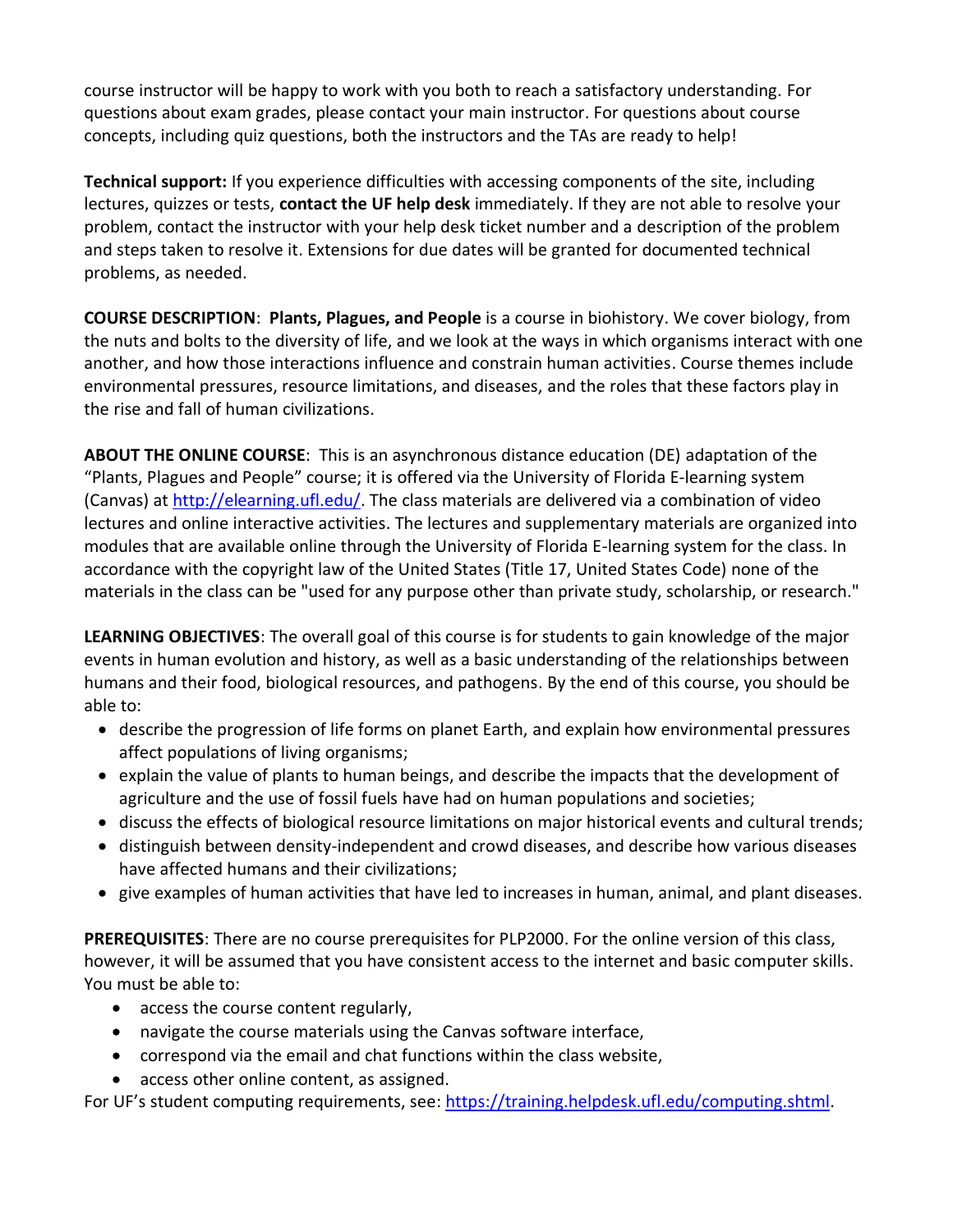For help with Canvas, go to:<https://lss.at.ufl.edu/help.shtml>, or use the "help" link in the left-hand menu of your workspace window.

**LEARNING MODULES**: The course content for this class is divided into 56 learning modules, which are located in the **Home page** of the Canvas interface. Each module includes a presentation of the subject material (video lecture) and supplemental materials, such as non-graded interactive quizzes or exercises, additional readings, short videos, podcasts, etc. Every module also has an associated graded quiz, which you can access directly from the module or by going through the "Quizzes" link in the course toolbox. After you complete the module, you must find and take the associated quiz before the weekly quiz deadline. You do not, however, have to take the quiz immediately after viewing the module. You may find it more beneficial to take time to look back over your notes and study the material further before taking the quiz.

**GRADES**: There will be a quiz for each module, bi-weekly discussion board assignments, and 4 review tests. The grading scale is weighted in three categories:

| Component                                 | Points | Percent of Final Grade |
|-------------------------------------------|--------|------------------------|
| Quiz Scores:                              | 300    | 30%                    |
| 56 quizzes at 2-14 points each            |        |                        |
| <b>Review Tests:</b>                      | 400    | 40%                    |
| 4 tests at 100 points each                |        |                        |
| <b>Discussion Groups:</b>                 | 200    | 30%                    |
| 1 onboarding assignment at 20 points      |        |                        |
| 3 midpoint check-ins at 10 points each    |        |                        |
| 3 group assignments at 40 points each     |        |                        |
| 1 individual reflective post at 30 points |        |                        |

**Quizzes** will be taken after each corresponding module, and will typically consist of 2 or 3 questions (sometimes more) at 2 points each. Questions will be drawn randomly from a question pool, so you will not receive exactly the same quiz questions as someone else taking the online course. Make sure that you have viewed the module and taken notes, and that you are prepared for the quiz; once you start a quiz, you will have limited time to complete it (total time is set for 90 seconds per question), and you may not exit and return later. Quiz deadlines are set according to the weekly module schedule. All module quizzes will be available starting on the first day of class, but must be completed prior to the weekly scheduled deadlines (8:00 PM, each Friday).

**Review tests** will be given quarterly, and are non-cumulative (each one covers one quarter of the course). Each test will be due at 8:00 pm on the scheduled test deadline date. Tests will consist of 40 questions at 2.5 points each. Questions are drawn mostly from the same banks as the module quizzes, with a few additional questions that combine information from several related modules. It is recommended that you review your quiz results prior to taking the review test, and ask questions as needed to get clarity on any questions that you missed. Once you begin a test, you will have 60 minutes to complete it. You may not leave the test and return later. The test will end when you hit the "submit" button, or will close automatically exactly 60 minutes after you begin. The grade will be calculated automatically, and you will be able to see your score in your Canvas grade book within a few minutes of completion. The review tests will be proctored via the **Honorlock** system. You will be allowed to use your own 4x6 notecard of hand-written notes, but the system will ensure that you are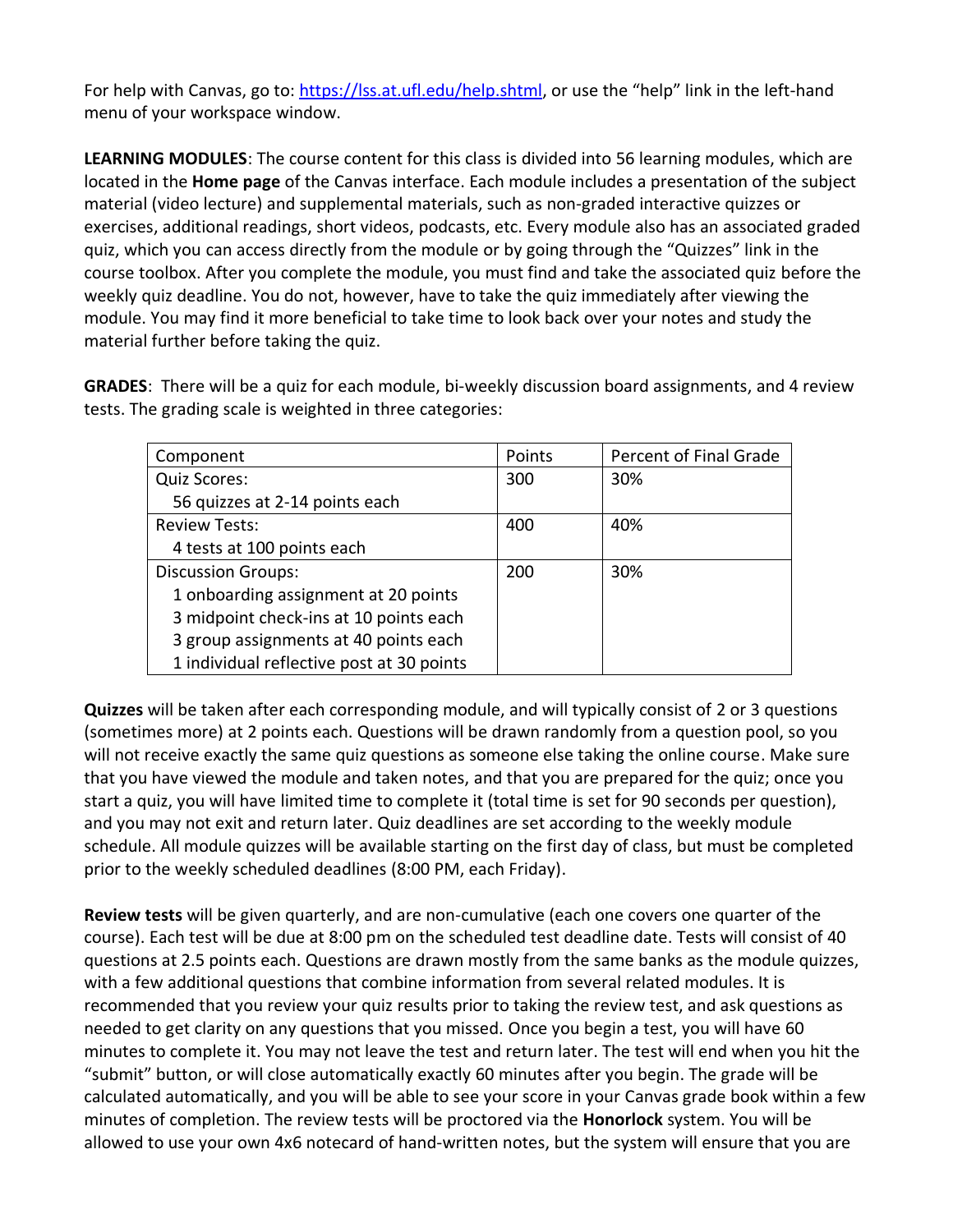taking the test yourself, and using nothing beyond your own note card (e.g., no internet searches, electronic documents, published notes, etc.).

**Group Discussion Assignments**: Discussion assignments are due biweekly throughout the semester. You will work in small discussion groups to complete three group discussion assignments (one per quarter for the first three quarters), and will submit one final individual reflection post during the fourth quarter. Each group discussion assignment will have a "check-in" due two weeks into the quarter, and a final assignment due at the end of the fourth week. You will have until the end of the drop/add period to select your own discussion group members; at the end of the drop/add period, all remaining students will be randomly assigned to groups. See the *Discussion Group Assignments* document for a complete description of this semester's assignments.

**Grade calculation**: Final course grades will be determined on the following percentage scale. You will be able to keep track of your points throughout the semester in your Canvas grade book. If you find that you are not on track to achieve your desired grade, please make an appointment for additional help. Do not wait until the last set of modules to ask for help! And definitely don't wait until the semester is over, and then ask for your final grade to be "adjusted," or request that a special extra credit assignment be created for you. We are more than happy to help you individually with the course material, but you must earn your own points among the opportunities provided to everyone.

| Letter Grade | Percentage |  |  |
|--------------|------------|--|--|
| А            | 92-100     |  |  |
| А-           | 90-91.99   |  |  |
| B+           | 88-89.99   |  |  |
| B            | 82-87.99   |  |  |
| <b>B-</b>    | 80-81.99   |  |  |
| $C+$         | 78-79.99   |  |  |
| C            | 72-77.99   |  |  |
| $C -$        | 70-71.99   |  |  |
| D+           | 68-69.99   |  |  |
| D            | 62-67.99   |  |  |
| D-           | 60-61.99   |  |  |
| F            | $0-57.99$  |  |  |

Satisfactory-Unsatisfactory Grade Option: if the class is being taken as a "pass/fail" (S-U) credit, a satisfactory grade will be earned with the equivalent of a "C-" grade or better.

**Extra Credit**: There will be at least two small extra credit opportunities. One will be via participation in the Mediasite quizzes, found within the recorded lectures. At the end of the semester, participation data will be downloaded for the Medisite quizzes, and up to 10 points will be allocated based on the number of quiz questions answered out of 10 randomly-selected questions. The other planned extra credit will be a "bonus quiz" near the end of the semester; this will be a 5-point quiz covering content from the supplemental course materials. There will be no "individual" extra credit opportunities offered; the only extra credit offered will be from assignments available to the entire class.

## **ATTENDANCE & PARTICIPATION IN THE ONLINE ENVIRONMENT**:

This class is fully online and semi-synchronous. That means that students are responsible for scheduling their own time to complete the modules, allowing enough time to ask questions and receive answers before the deadlines for graded quizzes and tests. **Failing to log in to an online class**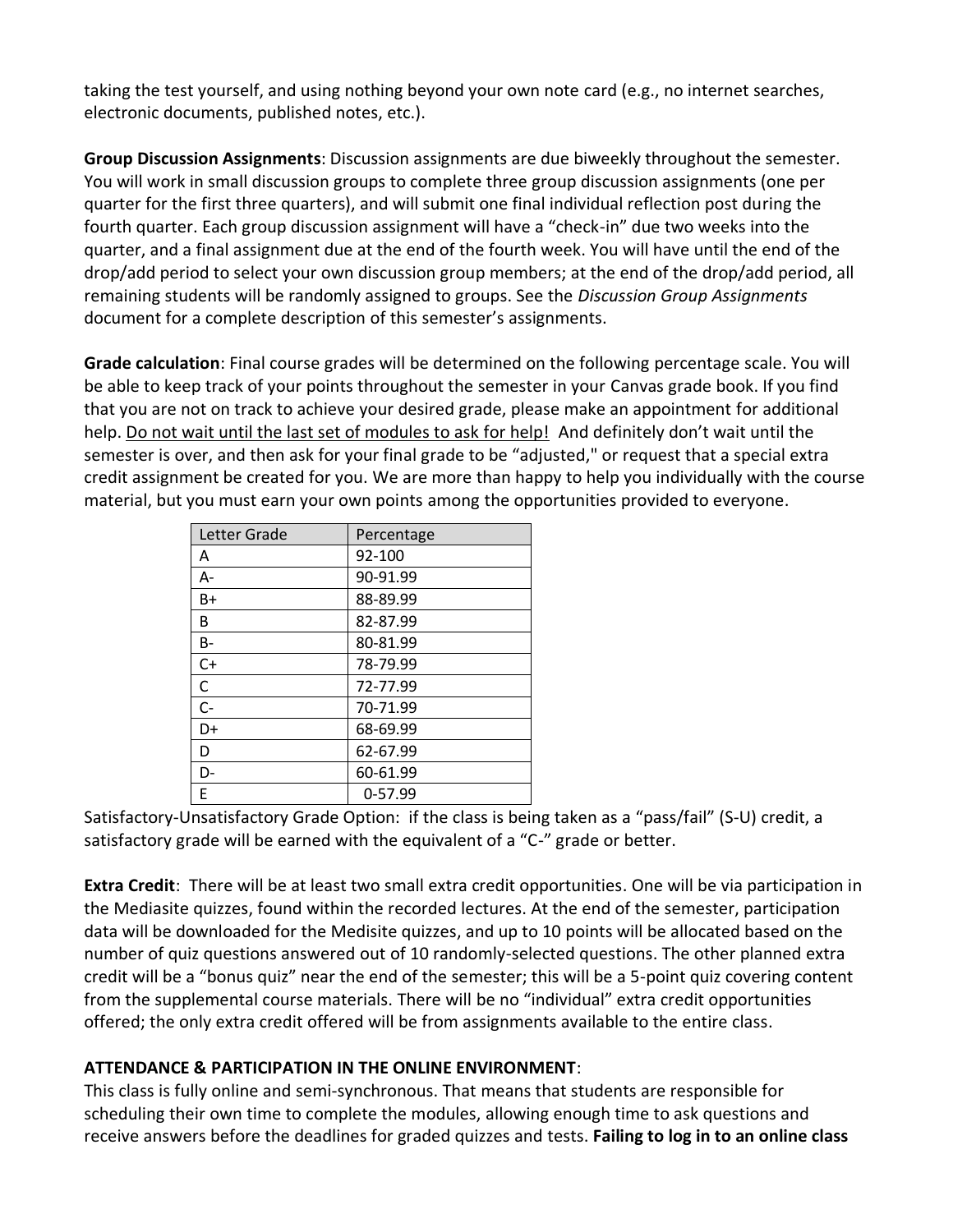**and complete the weekly assignments is equivalent to skipping an in-person class**. Just as "I forgot to attend class all week" would not constitute an excused absence for an in-person class, it is equally inexcusable in the online environment. Waiting until the last day is also not recommended; if you wait until the day of a quiz or test deadline and attempt to view all the modules and take all the quizzes in rapid succession, your likelihood of earning a passing grade is poor; most humans are not able to absorb, process, and retain information very well in such a situation, and it leaves no time to get clarification on anything that you did not immediately understand. While we will strive to keep the online format as interactive as possible, there will not be an instructor immediately accessible 24 hours a day, so there will be a delay between the time that you post a question and the time that we can answer it. Please allow for that time gap in planning your own class schedule.

**Missed Deadlines:** If you have plans to be out of town, or have other conflicts with a scheduled due date, you will be expected to complete the assignments **prior to the scheduled date**. This includes work hours, religious holidays, family events, participation in UF athletic programs and other official student clubs or associations, and activities/travel related to other coursework or professional development. The modules in this course are not locked down, so you can work as far ahead as needed in order to accommodate your schedule; make-up tests or deadline extensions will not be given for reasons of personal scheduling conflicts. If you have waited until the scheduled deadline, and you have an emergency that will prevent you from taking a test or quiz, you must contact the instructor as soon as possible. **Requests for an excused absence will only be accepted within one week of the scheduled deadline**, except in cases of physical or mental incapacitation, in which case petitions will be accepted within one week of the documented return date. You may be asked to provide documentation of the emergency or illness (e.g., police report of a car wreck, doctor's note for illness or injury). A missed test or quiz must be made up prior to the next test or quiz deadline. If you miss a posted deadline without an excused absence, the test or quiz will still be open for two weeks after the deadline; however, your score will reflect a 10% deduction for each day beyond the posted deadline.

**Disability Accommodations** are made as soon as possible upon receipt of an accommodation letter from the Disability Resource Center. If you are submitting a letter, it is your responsibility to communicate which specific accommodations you will need in order to fully participate in the course, as some allowed accommodations may not be applicable in the online environment and others may need to be modified for delivery within the course platform. If you have an accommodation allowing "additional time to complete out-of-class assignments," and need extra time on a particular week due to your medical condition, you must still contact the instructor within one week of the deadline to arrange for an excused absence or alternate deadline. We are more than happy to provide accommodations so that every student can get the most out of this course, and we rely on you to communicate your needs in a timely manner so that we may meet them fairly and appropriately.

**Academic Integrity** standards will be upheld vigilantly at all times in this class. On all work submitted for credit by students at the University of Florida, the following pledge is either required or implied: "On my honor, I have neither given nor received unauthorized aid in doing this assignment." You will be expected to keep these commitments in every aspect of your participation in this class.

It has been assumed in the development of this course that students will have access to their notes while taking the weekly online module quizzes. You are encouraged to take good notes, and use them effectively, but you are expected to use only your own notes and understanding during assessments, and you are expected to submit your own work on discussion boards and assignments. A plagiarized